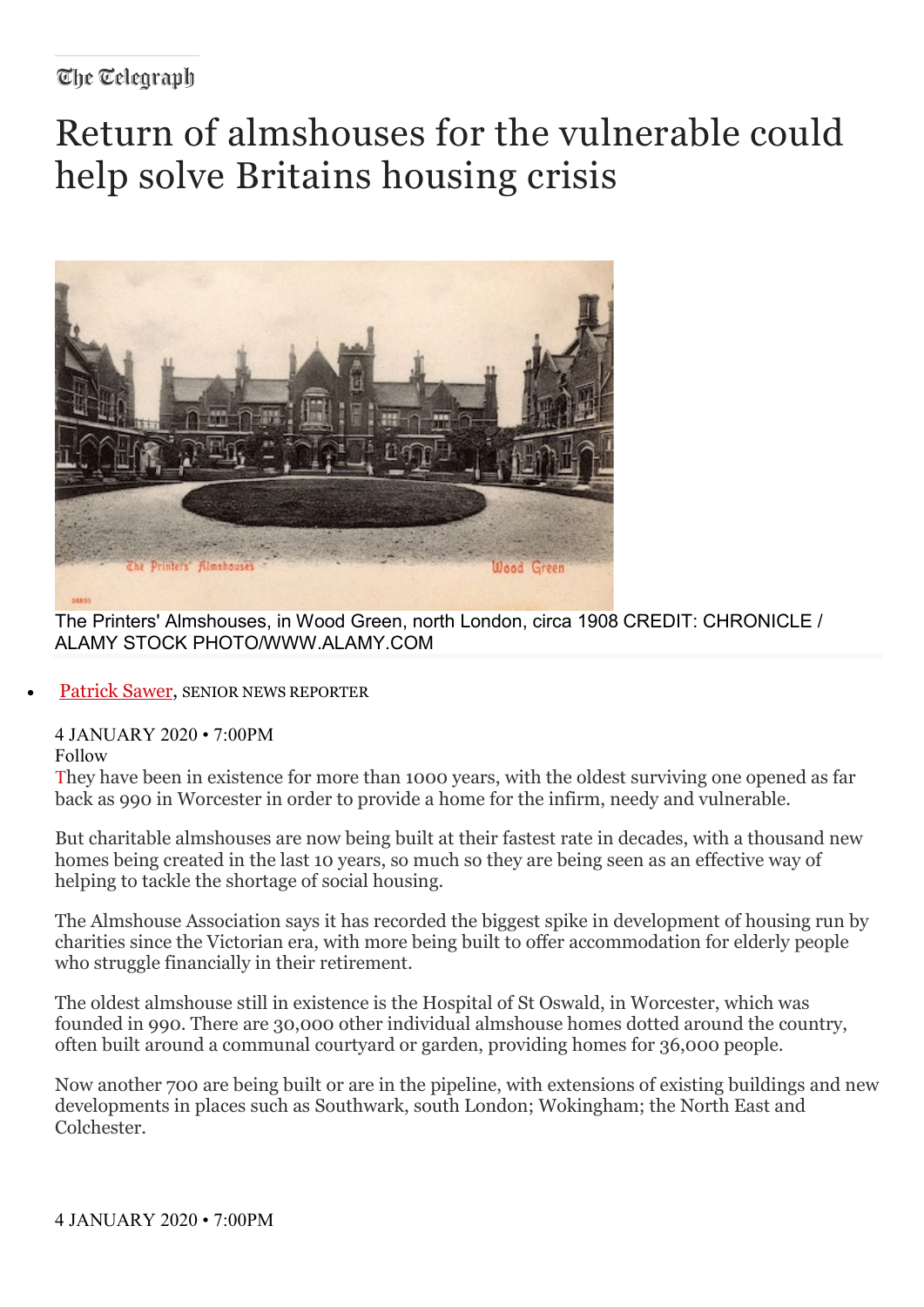# The Telearaph



Modern almshouses in Birmingham

The Almshouse Association compares what is happening now to the mid 19th century, when there was a boom in the opening of charitable almshouses.

Then, dire conditions for the poor in workhouses prompted some wealthy philanthropists to endow almshouses, often in their local area and built in groups of 6-12 dwellings, often for retirees of specific occupations such as fishermen, miners, agricultural workers or ex-servicemen. It is estimated that some 30 percent of current almshouses were founded during the Victorian period.

Nick Phillips, the association's chief executive, said: "Over the last 10 years there have been about a thousand new almshouses built, that's a thousand new homes. Almshouse trustees have recognised the need for affordable housing. They are keen to support as many people as possible and have responded to growing demand."

United St Saviours is building several additional almshouses in Bermondsey, south London, , while the Durham Aged Mineworkers, set up for retired mineworkers in the north east, has also expanded to accommodate more residents.

There are strict rules for who can be offered an almshouse, with occupants often having to be over a certain age and priority given to those in greatest financial and housing need.

Residents also sign a contract waiving their right to buy the dwelling, ensuring that the almshouse continues to be available for future generations in need.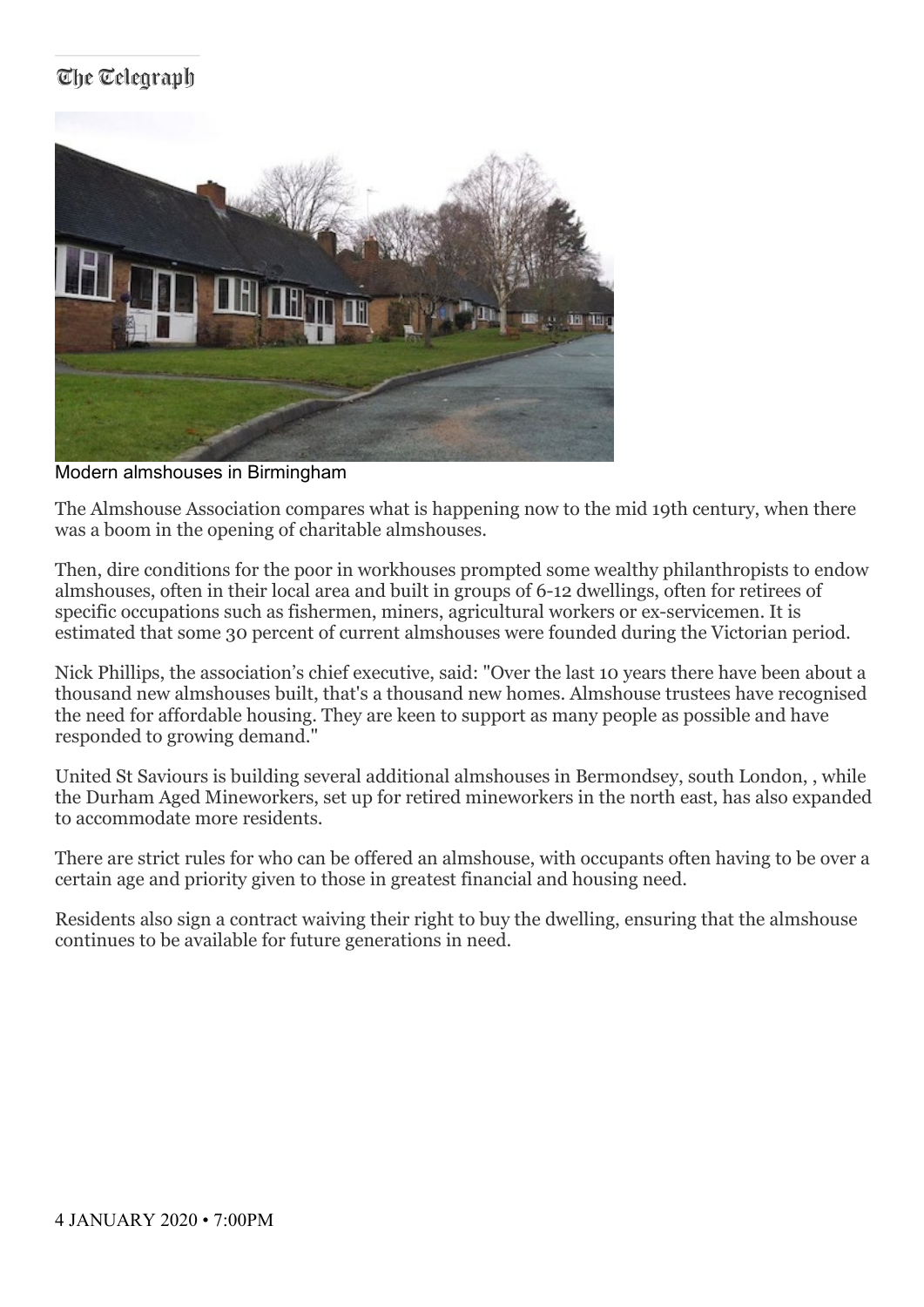## The Telegraph



The White Ladies Property almshouses in Worcester, circa 1875. Aston Webb Architect CREDIT: WWW.ALAMY.COM

Among the almshouses to have recently expanded is one operated in the West Midlands by the Sir Josiah Mason Trust, where a new extension has been added to the existing traditional building.

Here the residents of more than 60 flats share communal areas, with events and activities offering plenty of opportunities to socialise.